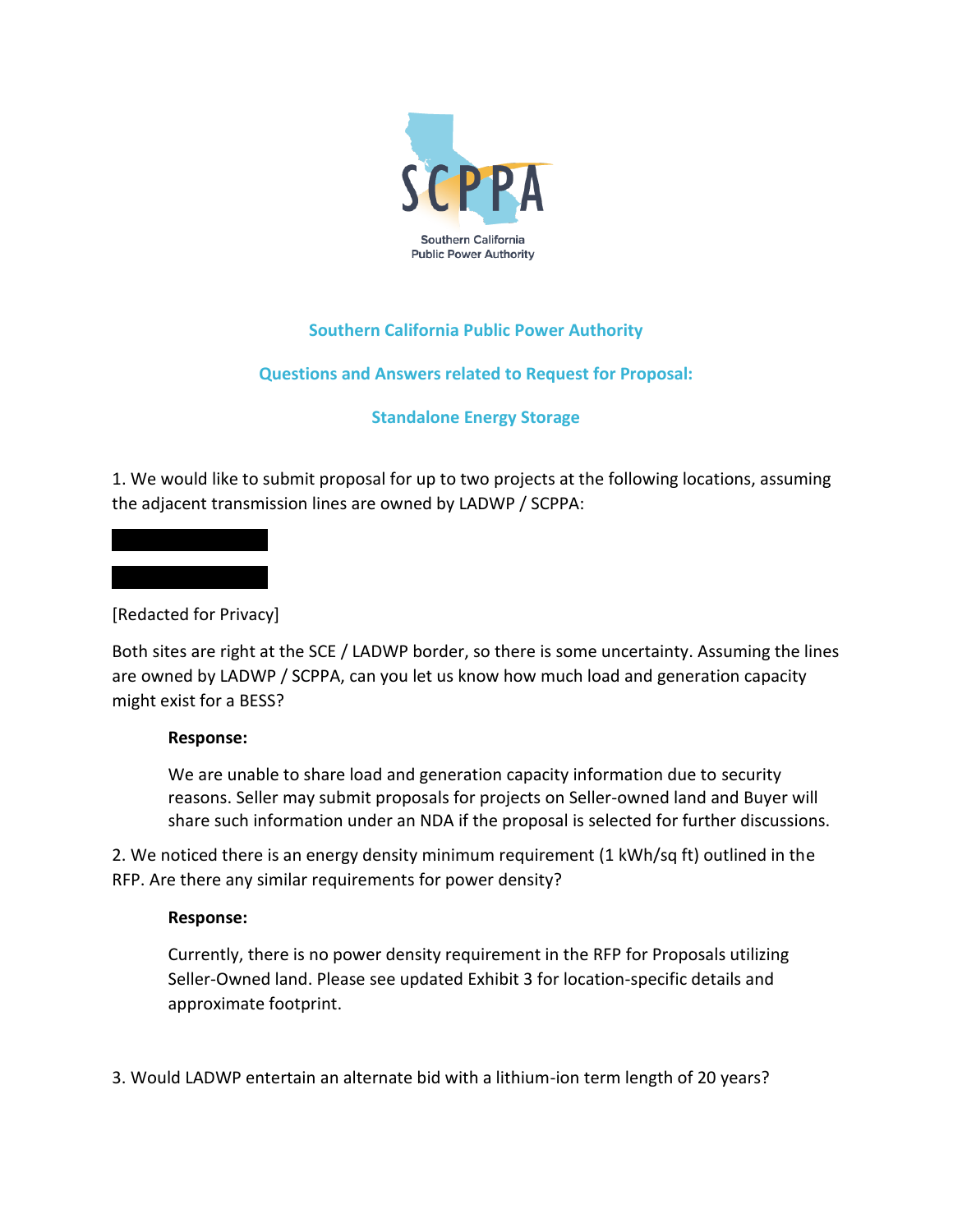**Response:** Alternate lithium-ion bids with a term length of 20 years will be evaluated for applicable locations.

4. What are the procurement targets for other members of SCPPA, such as IID?

**Response:** Please reach out to other SCPPA Members through John Quan or Randy Krager, or email [StandalonestorageRFP@scppa.org](mailto:StandalonestorageRFP@scppa.org) and we'll reach out to the Members.

# 5. What is driving the number of cycles required for the BESS?

**Response:** In general, LADWP may use the ESS for daily load shaving and/or energy arbitrage to complement renewable energy integration purposes unless explicitly stated otherwise. Ancillary services may be required in certain locations as well. On the demand side, the BESS may alleviate load stress due to electrification (i.e. EV chargers and general need), or flattening the duck curve. Other SCPPA Members may also have more specific needs.

6. Will you consider proposals for a bolt-on BESS where LADWP is already the off-taker for the solar project, meaning the facilities would share a substation / interconnection? Or would LADWP prefer an independent BESS facility?

# **Response**

Since this is a Standalone Energy Storage RFP, we require an independent BESS facility.

7. What is a "Rolling RFP"?

**Response:** As indicated in Section V of the RFP, a Rolling RFP means the RFP will be open from the issue date to the close date (typically near the end of the calendar year). SCPPA will accept proposals till the close date and can start negotiation at any time if the proposal is deemed suitable to our Member's need.

8. How does the interconnection work? Do we have to file for the IA with LADWP if we elect to use the ?

# **Response:**

For proposals located on Seller-owned land, Seller is required to submit an interconnection request through the LADWP Large Generator Interconnection Process and a deposit prior to proposal submission, as well as provide evidence of submission in the proposal. Interconnection and its costs are Seller's responsibility

For proposals located on LADWP-owned land, interconnection details shall be discussed outside this RFP.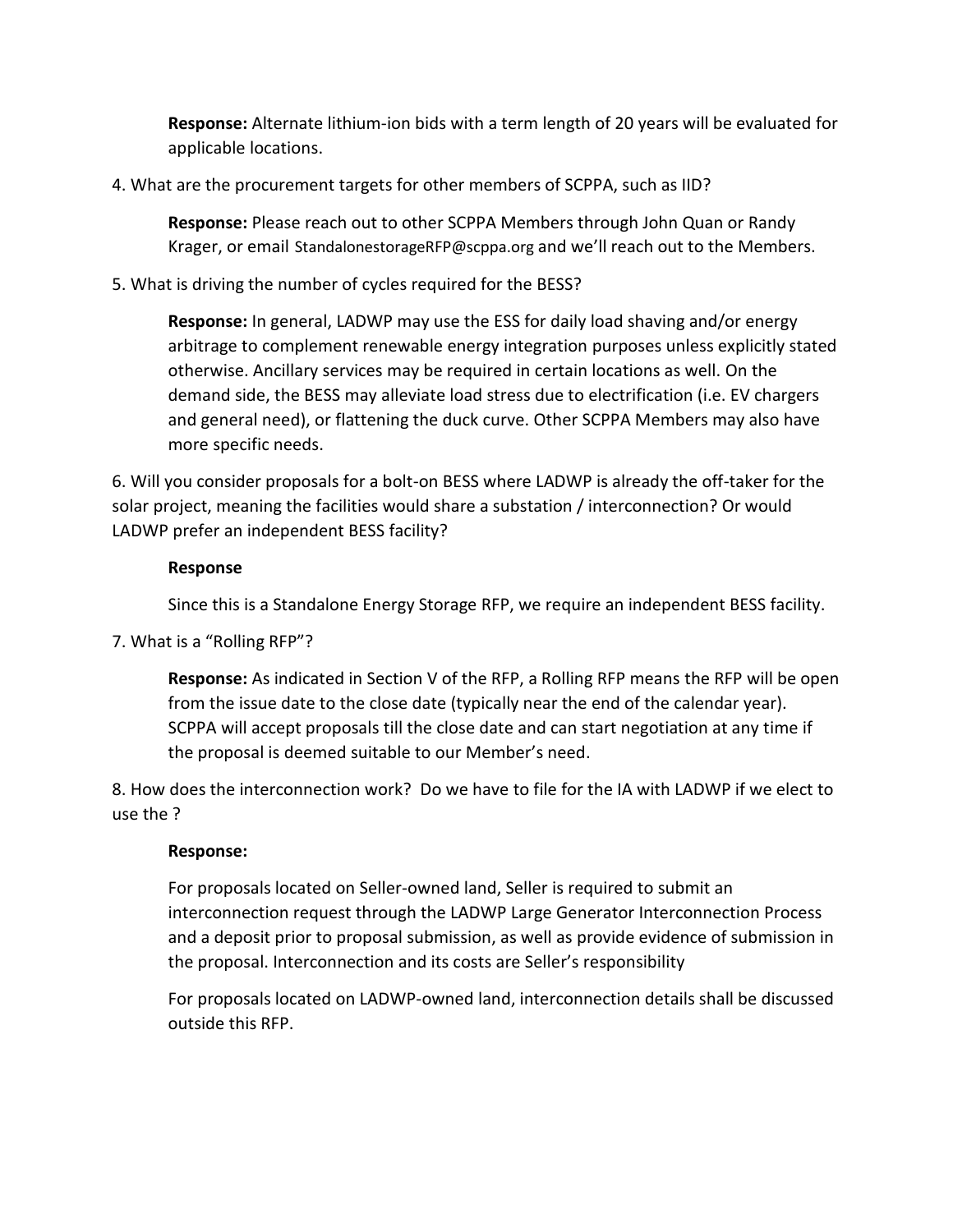9. It seems we can submit for the RFP anytime. Does that mean if the price work, we might be selected prior to December 29 date?

# **Response:**

Yes, SCPPA may reach out to developers prior to the December 29 date if the proposal meets the criteria of our SCPPA Members. LADWP has the following soft close dates for its locations in Exhibit 3:

- Location 1: July 1, 2022 & November 1, 2022
- Locations 2-5: November 1, 2022

LADWP staff will review all proposals received to-date on soft close dates to determine if there are suitable proposals for negotiations.

10. What is the preferred in-service date?

# **Response:**

See updated Exhibit 3 for location-specific details or section A in Appendix A for proposals targeting LADWP on Seller-owned land. Seller may reach out to John Quan or Randy Krager for proposals targeting other SCPPA Members.

11. Exhibit 3 of Appendix A refers to locations for ESS deployment, but there is only one aerial image in this exhibit. Are the other four locations located on the same site, but with different acreage and perimeters?

**Response:** See updated Exhibit 3 for location specific details. Please assume none of the locations in Exhibit 3 are on the same location. Further details such as acreage and plot dimensions are provided in the updated Exhibit 3.

12. Is the depicted site in Exhibit 3 fully permitted? What do we need to know about this site?

#### **Response:**

This depends on which permit is being discussed. For locations in Exhibit 3, LADWP expects to take on a leading role while working with developer in obtaining permits for project development. Building and construction permits shall be Seller's responsibility.

For proposals on Seller-owned land, Seller shall be responsible for all permits.

13. What is the site control structure? And what number should we assume for the site control costs? Lease rate?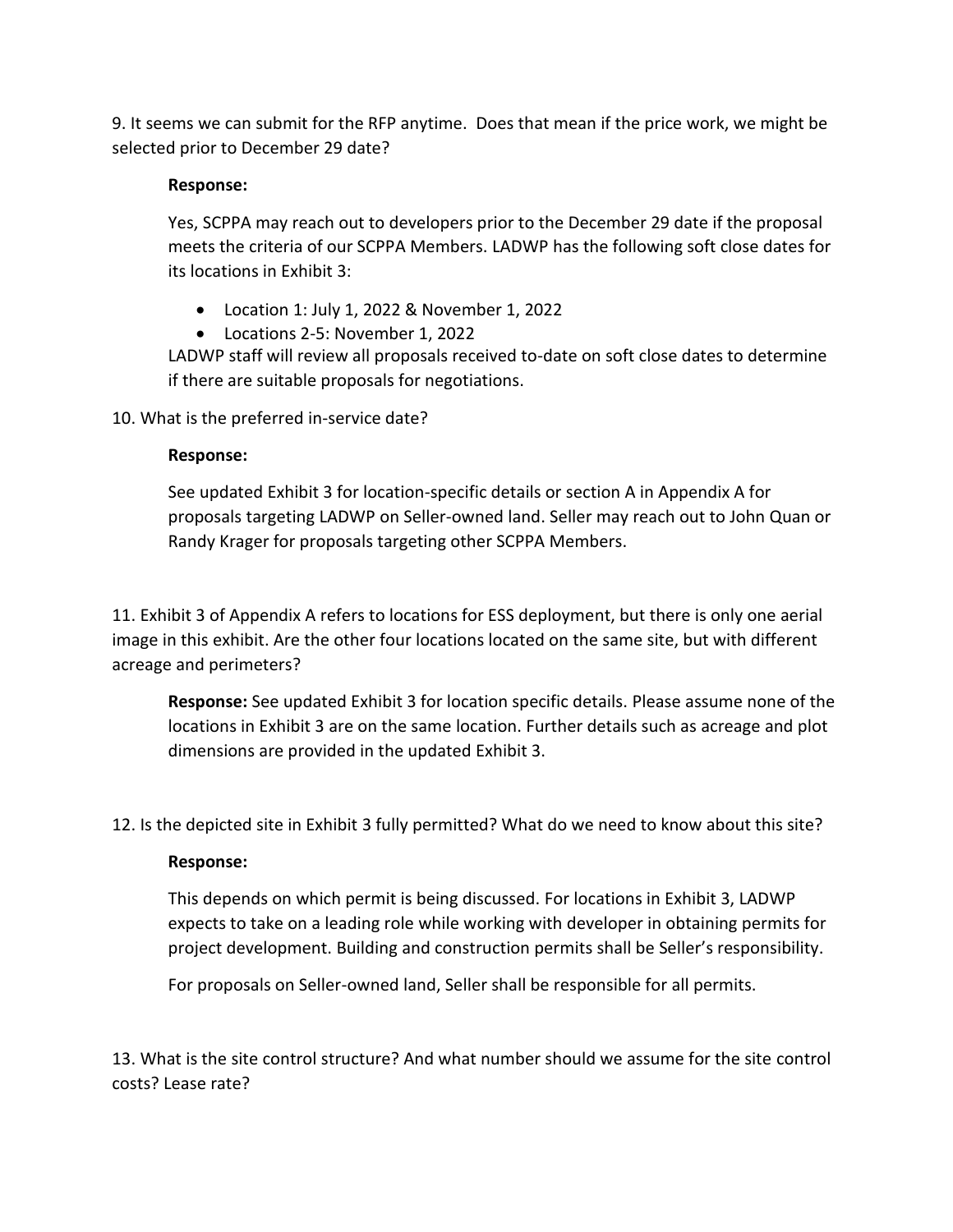#### **Response:**

Seller may assume LADWP has site control for BOOT contracts on locations 1-5. For the PPA/ESA option in Location 1, site control may be discussed separately.

14. What is the min and max MW or MWh acceptable for this RFP?

#### **Response:**

See updated Exhibit 3 for proposals targeting LADWP-owned land. Proposals on Sellerowned land shall be discussed separately.

15. What is the POI for the site(s) in Exhibit 3? Line voltage?

#### **Response:**

Exhibit 3 locations may be assumed to have 230kV interconnection. Proposals should include a step-up transformer to 230kV. Location 1's POI is adjacent to the Beacon Collector station.

16. Is there any available study for available capacity and potential upgrades for the Exhibits 3 site(s)?

**Response:** At this time, there is no available study.

#### 17. Page 6: Section 6j says

"Stat[e] whether Respondent will use subcontractors to perform services pursuant to the contract. … Subcontractors shall not be allowed to further subcontract with others for work on this program. …"

The construction of the storage plant will be carried out by and experienced EPC contractor, who is contracted by the project company.

The EPC contractor will most likely partially subcontract work to local companies. In that case the EPC company is the main contractor who will have subcontractors.

We understand that the subcontractors of the EPC contractor shall then not be allowed to further subcontract, but please clarify.

#### **Response:**

EPC may subcontract as needed, but subcontractors must be held to the same terms and conditions as those between Buyer and Seller. RFP has been updated for clarity.

#### **LADWP Appendix A ESS Requirements**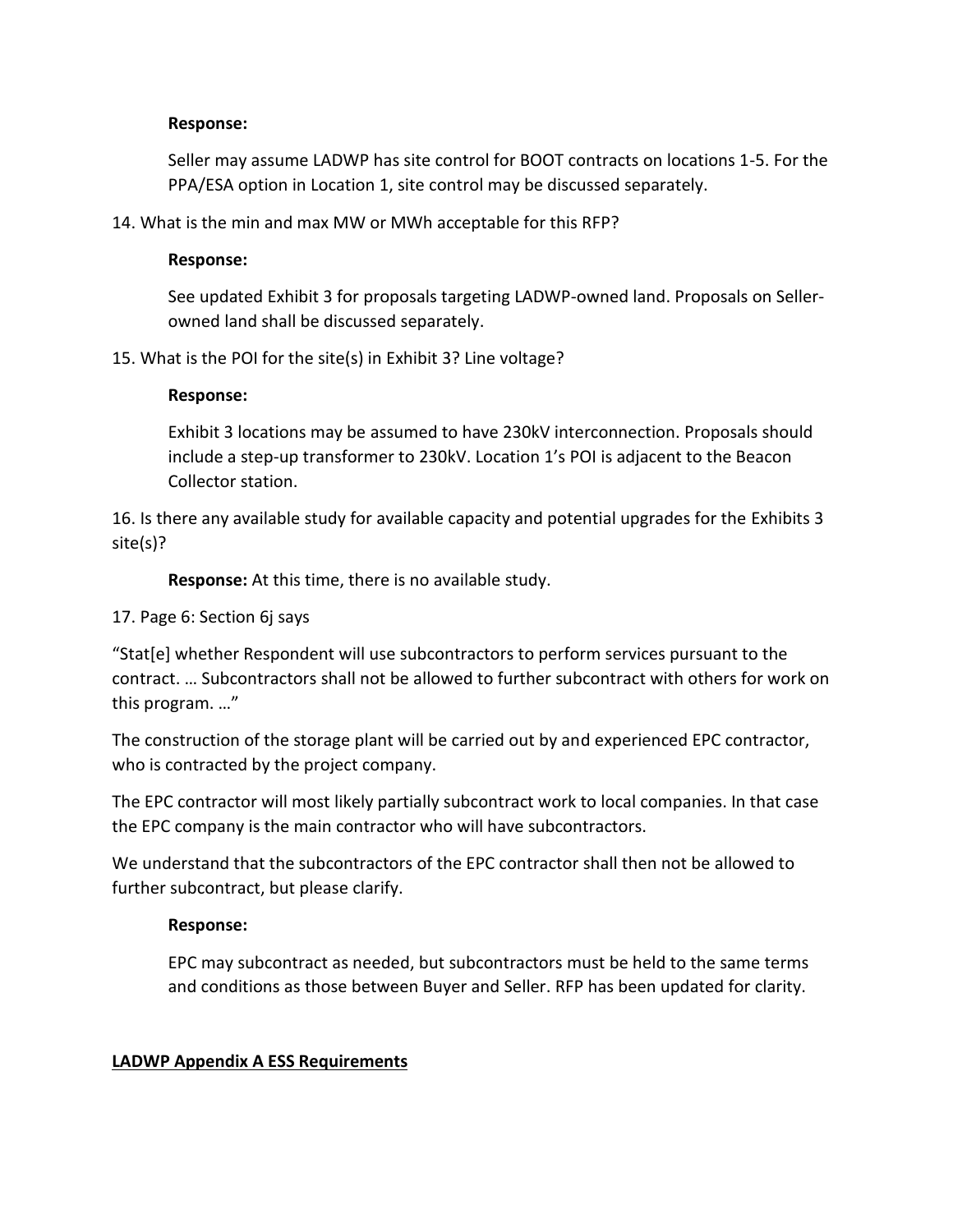18. Page 7: Requirement 26 states "ESS Round-Trip Efficiency at rated capacity shall be explicitly provided in the proposal including auxiliary loads." Can you provide a clear definition on what loads are considered auxiliary and station service?

# **Response:**

The specific list of such loads will be further defined during discussions with Seller(s) as these loads will be different for each technology. The following is a sample list of general auxiliary and station service loads for lithium-ion BESS.

# **Auxiliary loads:**

- o Resistive losses,
- o Power Conversion System (PCS)
- o MV Transformers
- $\circ$  Battery Management Systems (BMS) or equivalent for non-battery technologies
- o Pumps, motors (if applicable)
- o Thermal regulation systems (i.e. HVAC, fans)

# **Station Service loads:**

 $\circ$  Energy required for information technology, communications, lighting, ventilation, and safety systems.

19. Page 9: Part of the required information is "1.6. Capacity and Ancillary Services Operating Restrictions". Please provide more details on what you are looking for.

#### **Response:**

Proposals shall note which ancillary services it cannot provide. For example, a proposed energy storage may not be capable of responding fast enough to meet NERC frequency response obligations or perform frequency following.

The follow is a list of sample Capacity operating restrictions:

- the minimum and maximum project MW that a proposal/technology can build.
- some technologies may be restricted to operating within a certain SOC range, instead of 0-100%.

# **Exhibit 1 Questions**

20. Pg 22, Rated Continuous Charge Power: Units are listed at MW % and a value of 99% is given in the Expected column. [Please confirm if] the % units and value of 99% only go with the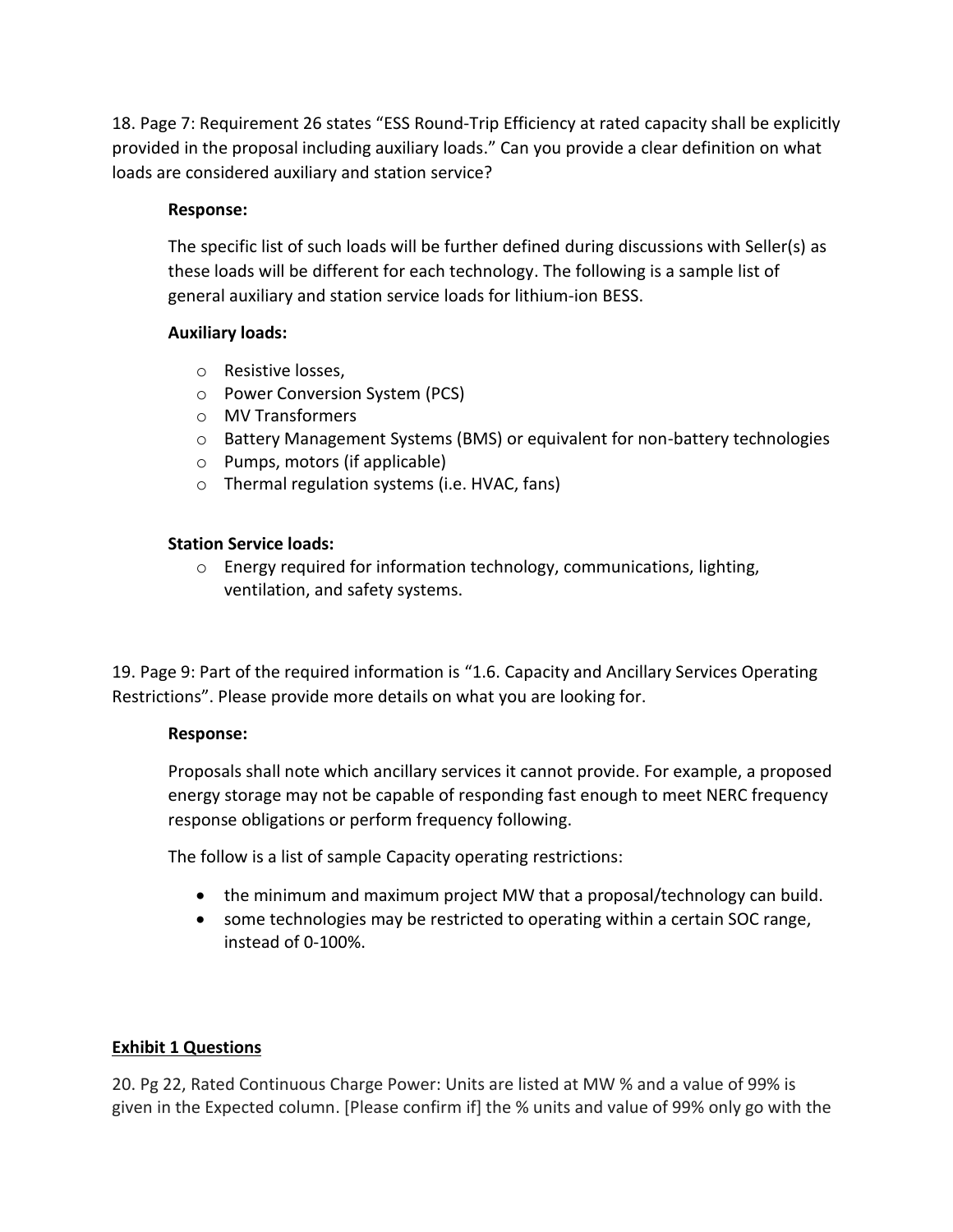asterisk comment in the Definition column and the value the Respondent is to fill in has the units "MW".

# **Response:**

Units for rated continuous discharge power are MW. 99% means Buyer expects that the ESS charge rate shall be at least 99% of nominal rated value for the ESS' rated energy amount. For example, a 100MW BESS rated for 4 hour charge & discharge at 100 MW shall be capable of charging at 99% of full-rated power (0.99\*100MW=99MW) for the entire 0-100% SOC operating range that corresponds to rated energy amount (4h\*100MW=400MWh).

# 21. Pg 22, RTE:

Can you confirm that the definition of RTE includes auxiliary loads (ie. Same definition as p. 7 26.1)?

Can you also confirm where the input and outputs of the system are measured (I.e. POI for output).

Last, can you confirm whether there are any adjustments for environmental temperatures or should we assume that RTE is calculated at ISO conditions?

# **Response:**

The RTE definition in section 26.1 (copied below) is correct; aux loads are included. RTE System input and output measurements for RTE are taken at ESS AC terminals with dedicated ESS meters. If proposed ESS' RTE changes with environmental temperature or other conditions, measured RTE may be modified according to a correction curve provided beforehand.

- 26. ESS Round-Trip Efficiency at rated capacity shall be explicitly provided in the proposal including auxiliary loads
	- 26.1. Auxiliary loads and station service load to be separately metered from BESS. Auxiliary load energy and station service load energy to be supplied by Buyer, or cost of such energy to be borne by Buyer, as applicable.

22. Pg 23, Rated Discharge Energy-Flow: the definition for this row is identical to the row above it. Is this intended to ask for a different quantity than the row above? If so, please clarify how it differs from the row above

# **Response:**

Typo has been corrected to state Rated Charge Energy.

23. Pg 24, Rated Discharge Energy; this seems to be the same quantity and definition asked for twice in on pg 23 (see question above).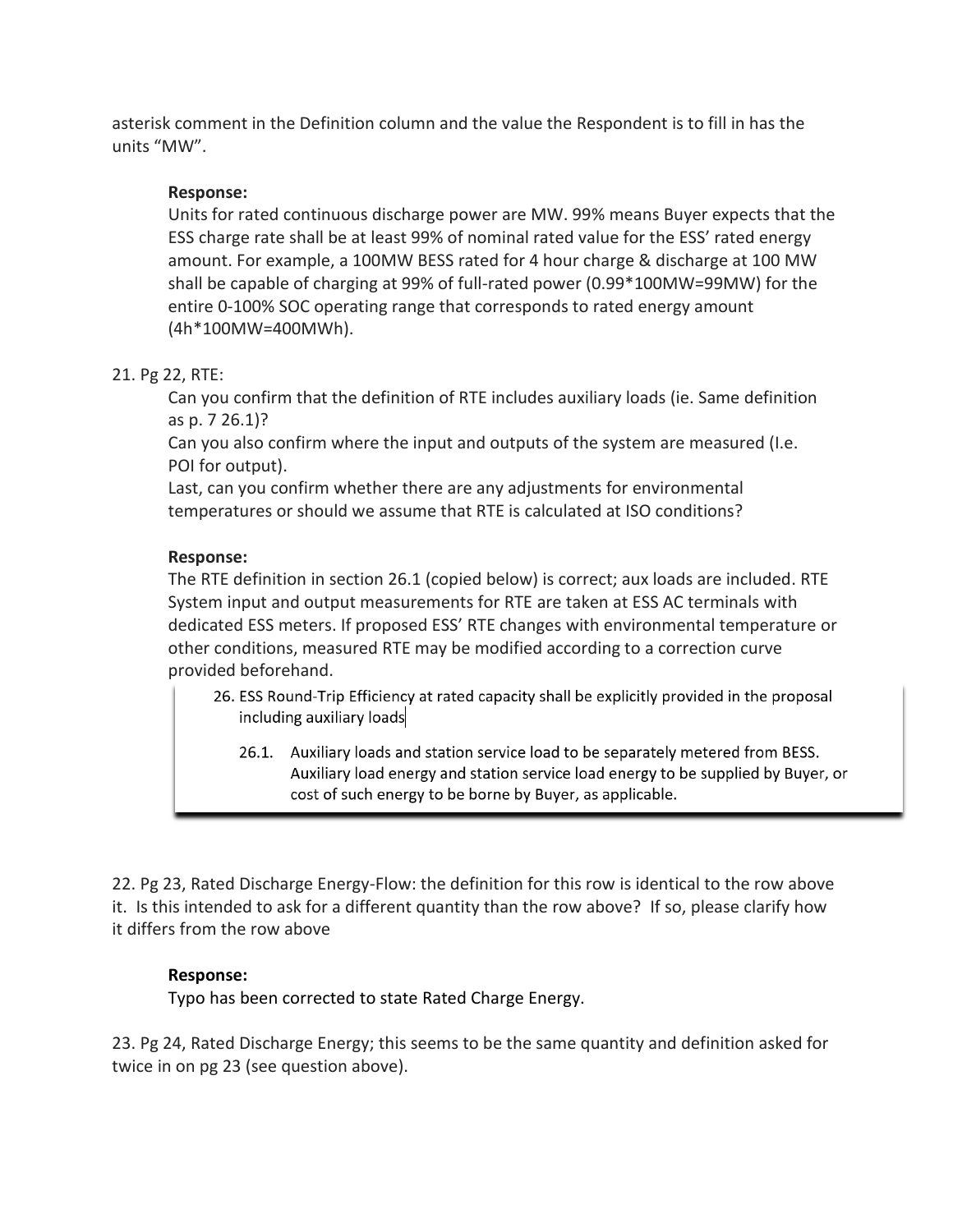#### **Response:**

See previous question.

24. Pg 24: System Ratings and Limits: What is the difference between "WMax" here and "Rated Continuous Discharge Power" in the table above?

#### **Response:**

Some ESS may be de-rated to a lower capacity than the ESS is capable of. For example, an ESS' maximum discharge power may be 500kW (Wmax), but the design calls for 250kW (Rated Continuous Discharge). Normal operation would not exceed 250kW, but the ESS can technically achieve 500kW output.

System Ratings and Limits

| <b>Specification</b><br><b>Parameter</b> | <b>Description</b>                                                        | <b>Units</b> | <b>Expected Value</b> |
|------------------------------------------|---------------------------------------------------------------------------|--------------|-----------------------|
| WMax                                     | The maximum real power that the ESS can deliver to the grid, in<br>Watts. | MW           |                       |

this template to be miled out by seller for all applicable fields, Please indicate N/A for non-applicable items

| <b>Specification</b><br><b>Parameter</b>  | <b>Definition</b>                                                                                                           | <b>Units</b> | <b>Expected</b><br>Value |  |
|-------------------------------------------|-----------------------------------------------------------------------------------------------------------------------------|--------------|--------------------------|--|
| Rated<br>Continuous<br>Discharge<br>Power | The rate at which the ESS can continuously deliver energy for the energy storage<br>component's entire specified SOC range. | MW           |                          |  |

25. Pg 27: System RTE: Can you confirm our understanding of the following: "100% DoD Cycles, @ 50% SOC, Full rated power" is assumed to mean starting the system at 50% SOC, charging it to 100%SOC at rated charge power, then discharging to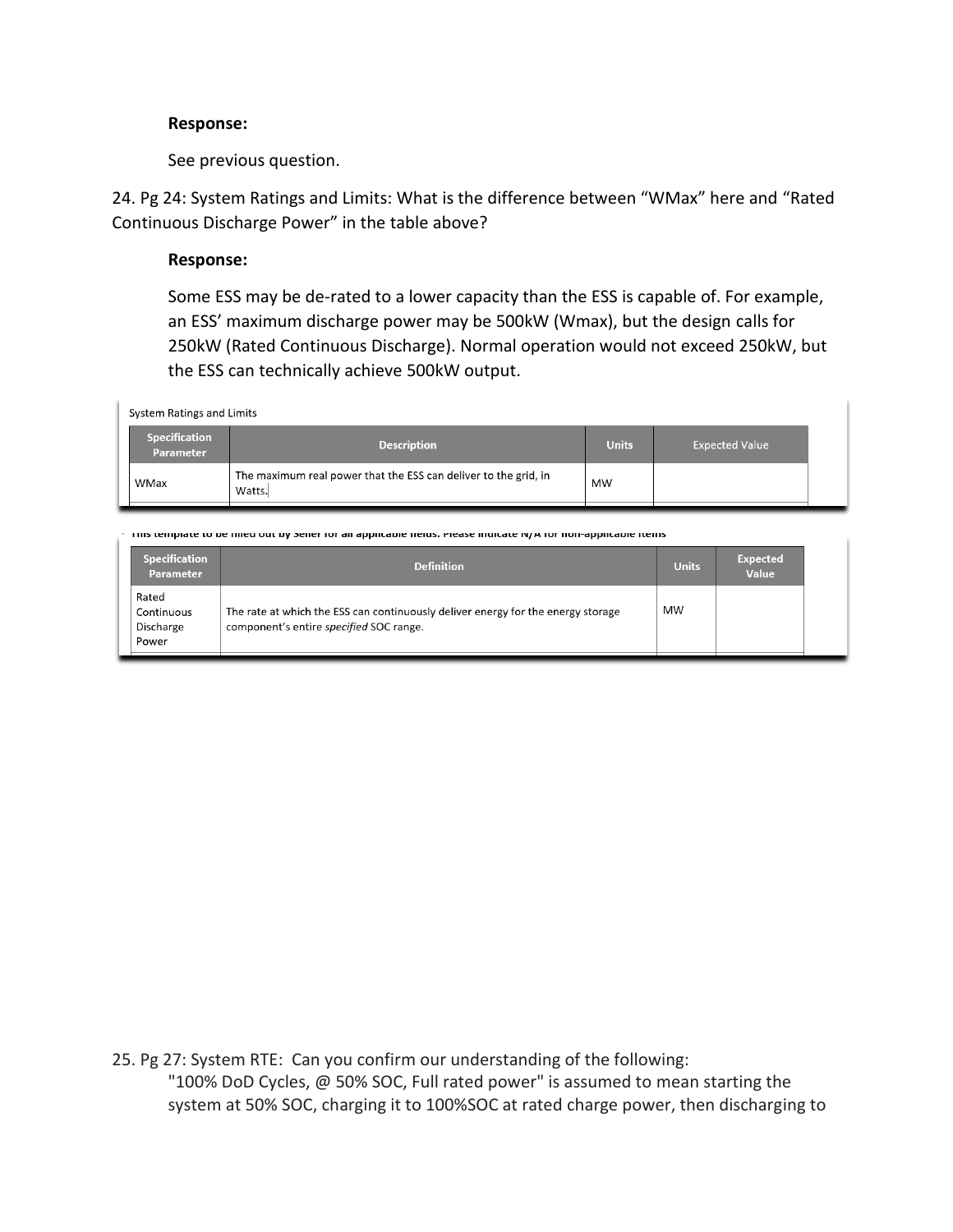0% SOC at rated charge power and charging back up to 50%SOC at rated charge power. Measuring the energy input and output during this process provides RTE at rated power.

# **Response:**

This means starting at 50% SOC, discharging to 0%, and charging back to 50% SOC, at full rated power. Alternatively, the ESS may charge from 50% to 100% and discharge to 50% SOC, at full-rated power. The SOC during charging and discharging follows either the 50- 0-50 or 50-100-50 pattern.

Similarly, 20% DoD, @ 50% SOC, Half-rated power, translates to 50-30-50 or 50-70-50 for the SOC.<br>System Efficiency

| <b>Specification</b><br><b>Parameter</b> | <b>Description</b>                                                                                                                                                                                                                                                                                                                                                                  |  | <b>Units</b> | Expected<br>Value |
|------------------------------------------|-------------------------------------------------------------------------------------------------------------------------------------------------------------------------------------------------------------------------------------------------------------------------------------------------------------------------------------------------------------------------------------|--|--------------|-------------------|
|                                          | Total round-trip efficiency from beginning of life (BOL) to end of life (EOL), defined as the<br>ratio of the delivered output energy of the energy storage system to the absorbed input<br>energy required to restore it to the initial state of charge under specified conditions.<br>Provide the total round-trip efficiency under the following conditions, at the beginning of |  |              |                   |
|                                          | life (BOL).                                                                                                                                                                                                                                                                                                                                                                         |  |              |                   |
| System Round-<br><b>Trip Efficiency</b>  | 100% DoD Cycles, @ 50% SOC, Full rated power.                                                                                                                                                                                                                                                                                                                                       |  | %            |                   |
|                                          | 100% DoD Cycles, @ 50% SOC, Half rated power.                                                                                                                                                                                                                                                                                                                                       |  | %            |                   |
|                                          | 100% DoD Cycles, @ 50% SOC, Quarter rated power.                                                                                                                                                                                                                                                                                                                                    |  | %            |                   |
|                                          | 20% DoD Cycles, @ 50% SOC, Full rated power.                                                                                                                                                                                                                                                                                                                                        |  | %            |                   |
|                                          | 20% DoD Cycles, @ 50% SOC, Half rated power.                                                                                                                                                                                                                                                                                                                                        |  | %            |                   |
|                                          | 20% DoD Cycles, @ 50% SOC, Quarter rated power.                                                                                                                                                                                                                                                                                                                                     |  | %            |                   |
|                                          | Provide the total round-trip efficiency under the following conditions, at the end of life<br>(EOL).                                                                                                                                                                                                                                                                                |  |              |                   |
|                                          | 100% DoD Cycles, @ 50% SOC, Full rated power.                                                                                                                                                                                                                                                                                                                                       |  | %            |                   |
|                                          | 100% DoD Cycles, @ 50% SOC, Half rated power.                                                                                                                                                                                                                                                                                                                                       |  | %            |                   |
|                                          | 100% DoD Cycles, @ 50% SOC, Quarter rated power.                                                                                                                                                                                                                                                                                                                                    |  | %            |                   |
|                                          | 20% DoD Cycles, @ 50% SOC, Full rated power.                                                                                                                                                                                                                                                                                                                                        |  | %            |                   |
|                                          | 20% DoD Cycles, @ 50% SOC, Half rated power.                                                                                                                                                                                                                                                                                                                                        |  | %            |                   |
|                                          | 20% DoD Cycles, @ 50% SOC, Quarter rated power.                                                                                                                                                                                                                                                                                                                                     |  | %            |                   |

26. Pg 28: The definition of Minimum Discharge Time seems to be the definition for Minimum Charge Time. Please confirm that the definition should be "The minimum amount of time required for the ESS to be discharged from its rated maximum SOC to the SOC.

#### **Response:**

Correct, the typo has been fixed in the updated RFP.

27. Pg33: Exhibit 1. We are not clear what is meant by "Control Power UPS Back-Up Time". Can you clarify?

#### **Response:**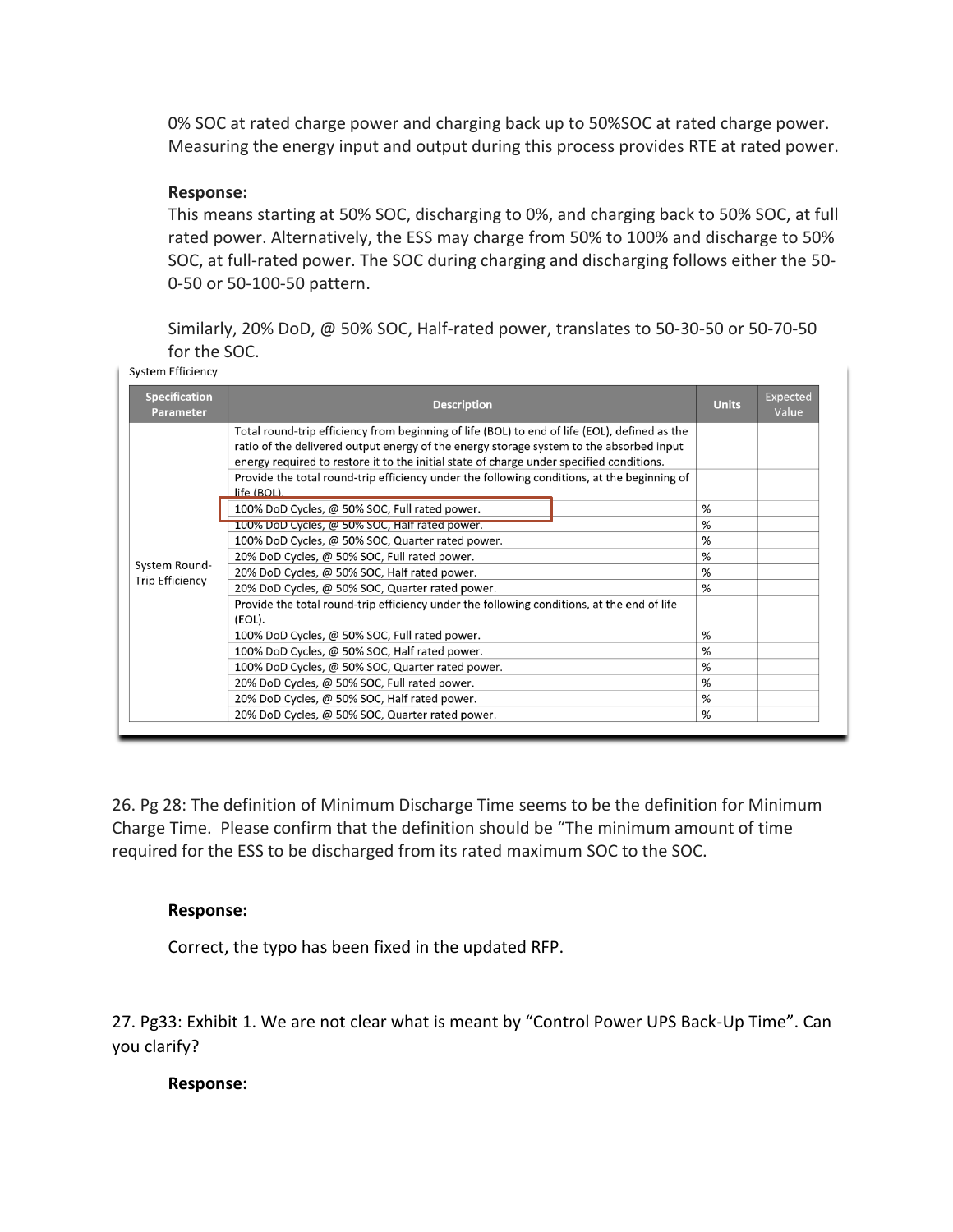The amount of time an ESS' control system(s) can operate off back-up power (i.e. a UPS) in the event of power loss or other interruption to the ESS' external power supply.

| <b>Specification Parameter</b>                     | <b>Description</b>                                                                                                                                              |  |
|----------------------------------------------------|-----------------------------------------------------------------------------------------------------------------------------------------------------------------|--|
| Average Start Up Time                              | Typical start up time under the specified conditions. List for both cold start and from<br>standby mode.                                                        |  |
| Maximum Start Up Time                              | Seconds                                                                                                                                                         |  |
| <b>Typical Shut Down Time</b>                      | Seconds                                                                                                                                                         |  |
| Maximum Shut Down Time                             | Seconds                                                                                                                                                         |  |
| Control Power UPS Back-Up<br>Time                  | Expected minimum autonomy time on back-up power (provided by the UPS).                                                                                          |  |
| System Behavior when Main<br>Power Is Interrupted  | Behavior of system while the control systems are powered by a UPS, or an<br>alternative auxiliary power supply, when the mains power line is shorted or opened. |  |
| System Behavior when Mains<br><b>Power Returns</b> | Behavior of system when the mains power returns while the control systems are still<br>powered by the UPS or an alternative power source.                       |  |

# **General Questions**

28. **Project Timeline**: Noting LADWP's request for COD's as early as 2025, can LADWP summarize its view of the timeline for project contracting and regulatory approval with city council? More specifically, what is the earliest date by which LADWP expects to obtain city council approval for the selected projects?

#### **Response**:

The timeline for project contracting & regulatory approval depends on the complexity of the project, Seller may assume 12 months for general planning purposes.

29. Would the Stand-alone Storage RFP also contemplate small pilot programs with Flow Battery which could also take advantage of CA State grants?

#### **Response**

Yes.

30. If we have bid a Standalone Storage project into the SCPPA All Source RFP, should we also bid it separately into the Standalone Storage RFP?

#### **Response**

Yes, please submit the standalone energy storage proposals to the Standalone Energy Storage RFP separately from the Renewable Energy Resources and Energy Storage Solutions RFP.

31. Do you have any feedback for us on our response and proposal for the SCPPA All Source RFP? The feedback would be very helpful for us to understand how we can best answer your needs and serve you better.

#### **Response**